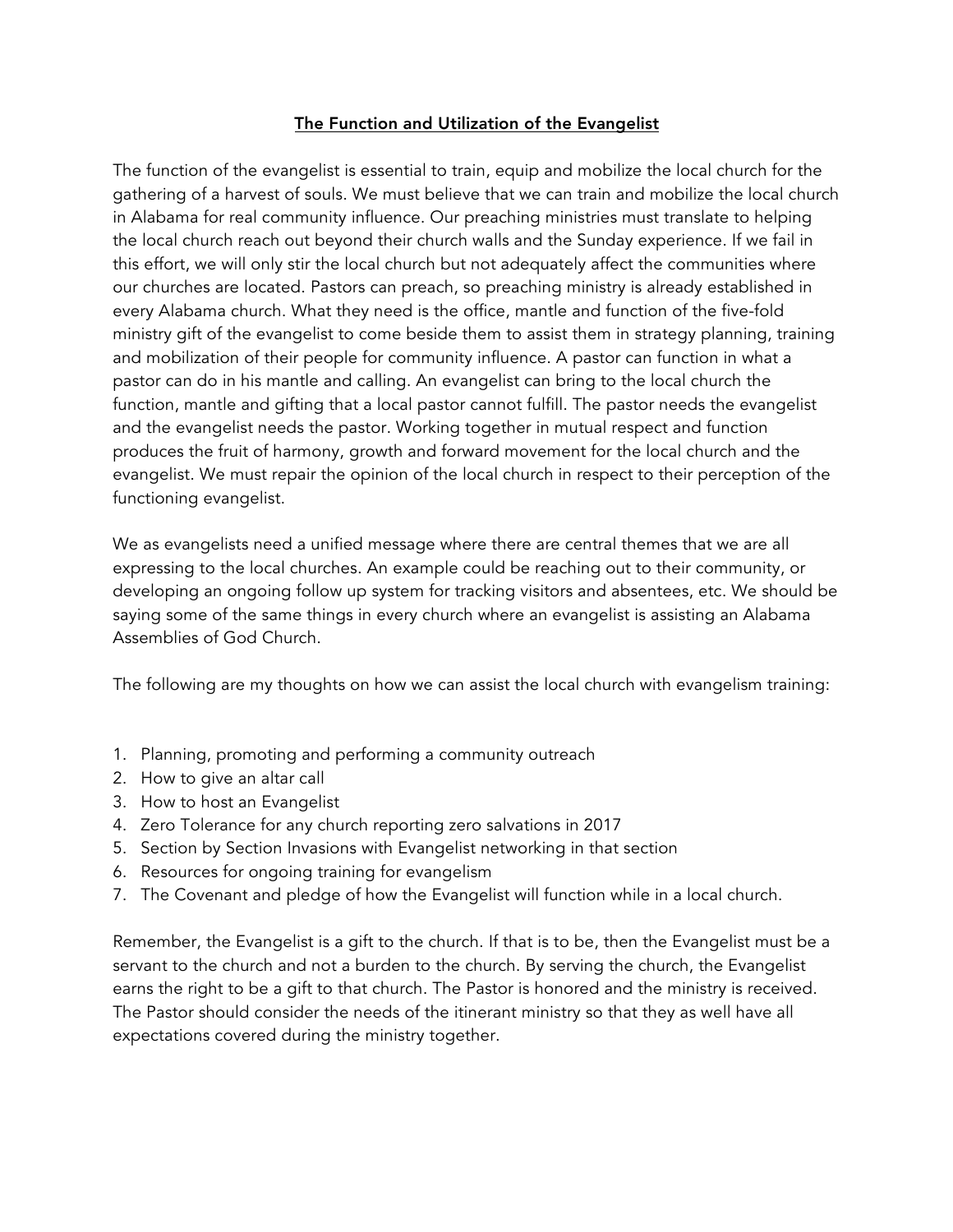These are some things to consider where ministry between the Evangelist and the church are considered:

# 1. Planning, Promoting and Performing a Community Outreach:

It must start with the local Pastor assessing the needs of his congregation. Each church needs vitamin supplements that will help them to remain healthy. Vitamin "P" for Pastor, vitamin "E" for Evangelist, vitamin "T" for Teacher, vitamin "A" for Apostle and vitamin "P" for the Prophet. Once the Pastor discerns what their congregation needs for vitamin supplement, they should contact the ministry leader that the District has sanctioned as a viable ministry in their church. It starts with the Pastor seeing the need to bring in the ministry needed to assist their congregation and add vitamins for growth.

Once the pastor discerns the need for the evangelist to come, there should be conversation about what ministry function the evangelist will fulfill while in their church. *For example: Will the evangelist preach and teach on evangelism? Will the evangelist do a training session to equip the believers in personal soul winning strategies? Will the evangelist have a prayer line for the laying on of hands to anoint the people for works of ministry? Will the evangelist provide printed resources that will assist that pastor in ongoing training for his people?* These and other questions should be discussed in how the pastor needs the evangelist to help them in preparing their people for looking to the community for real Kingdom influence.

# Setting a Date:

Once the pastor and the evangelist have decided the need, the pastor needs to set a date and contact an Alabama Evangelist. A list of Alabama Evangelists could be made available by the District, supplied to all Presbyters and put on the Alabama District web page.

# Financing the Event:

After a date has been set, the pastor and the evangelist should discuss travel plans, housing and honorariums. This will navigate around any confusion or pressure on the local church or the evangelist and negate any frustrations between the pastor or the evangelist.

After these items have been established, ongoing communication should take place between the evangelist and the pastor. Budgets should be established by the local church for ministry materials during the time set for the evangelist to assist that church. (Printing of materials, securing sites, purchasing items to distribute to the community or any items needed for the evangelist and the church to flow together for an effective ministry event.)

# Promoting the Evangelist and the Evangelistic Event:

The promotion of the arriving evangelist is essential to a successful ministry event linking the evangelist to the local church. Promotion, marketing and communication for this event will be central to success. The evangelist should provide a "bio" for the church to share with the congregation. A picture should be supplied by the evangelist as well as any "web-site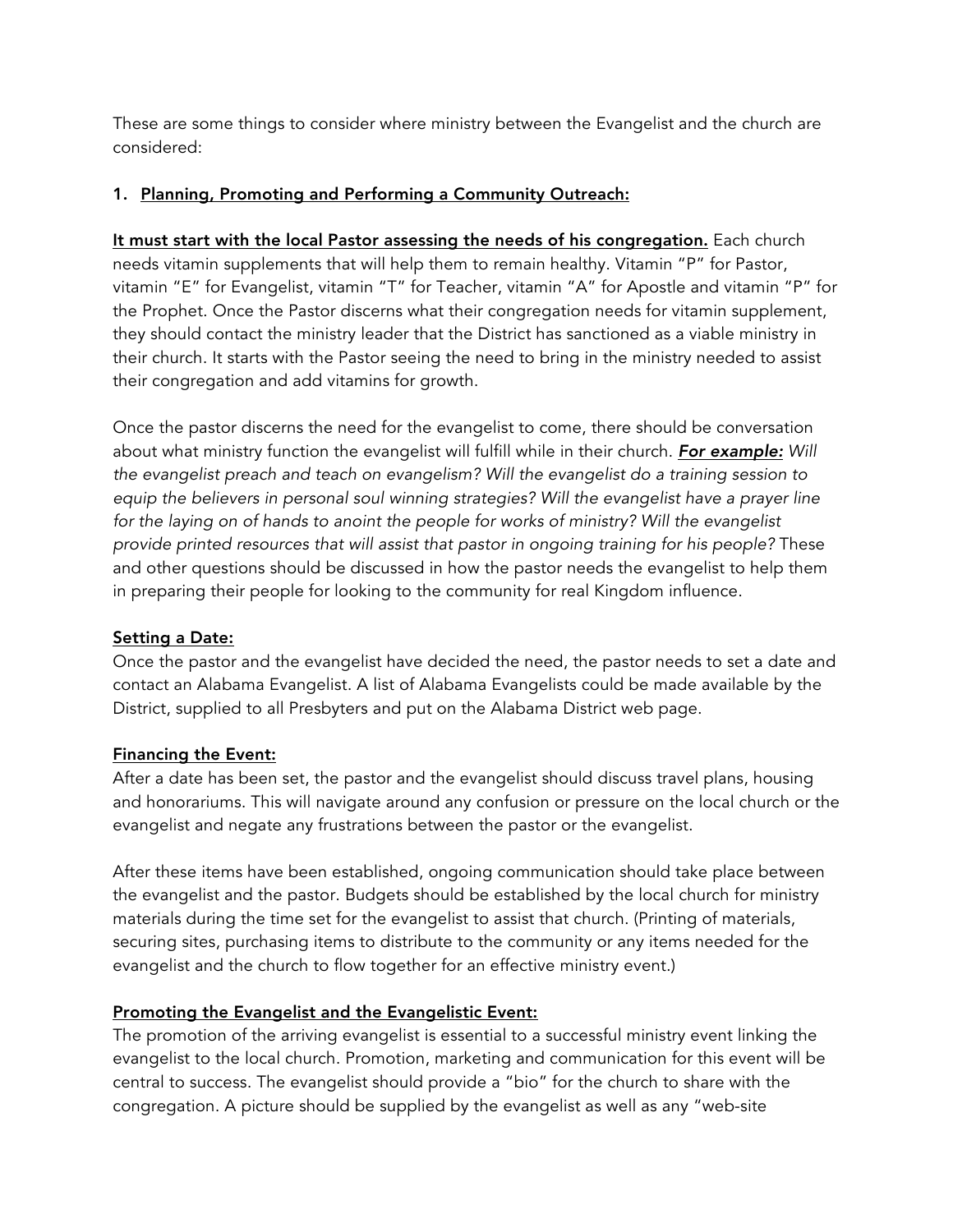connections" to help the people prepare for the upcoming event. If possible, I have found it very helpful if you simply take a cell phone video and send it to the Pastor and ask them to have their media ministry or someone in the church who can assist the Pastor in showing a 1-2 minute video of the Evangelist. This is a very easy and "no cost" way to promote the evangelist and allow them to meet the congregation by video before they arrive. It also allows the evangelist to promote whatever they and the Pastor have discussed for how they will perform the event.

## Flyers:

Local businesses will do "Bag Flyers" to put in their business bags when customers are checking out at their business. Flyers can also be placed at registers of local businesses for distribution.

## Touch Cards:

Simple graphic design can be found on-line. If that is not possible, larger churches may assist with a design. The Evangelist may have a design to send to you for distribution. Finally, there are stock cards at bookstores that you can fill in the card with the event information. Cards can be printed very inexpensively to put in the hands of the people to give to neighbors, coworkers, family members, class mates or friends promoting the event.

### Banners:

Banners can be printed very inexpensively to put in church lawns, fences in high traffic areas, businesses or homes with high visibility. Local sign companies can assist in this effort. They can also assist you in design logos as most of them have Graphic Design personnel to help you.

# TV and Radio Advertising:

These are expensive but can be impactful in branding the event for success. TV ads can be made by churches with their own media ministry (or a larger church who might be able to help with producing a video) to save production cost and then aired on local TV programs. Companies like On-Media, or contacting local cable providers or TV stations, can offer churches discounted rates. Ads for promotion on Christian Radio or secular radio stations can be effective on Sports Stations, News or Talk Radio or local music stations.

### Social Media is a MUST for Promotions:

Internet and Social Media efforts are a must in reaching the community. 80% of people today visit a church on-line before they ever visit the church personally. There are many ministries that can help secure this for a nominal cost but a big return. Facebook, web-site promotions and texting Apps will allow you to connect with hundreds of people at once, and can help you network with many people for almost no cost to promote an event. Any teenager or young adult can help in this effort for promotion.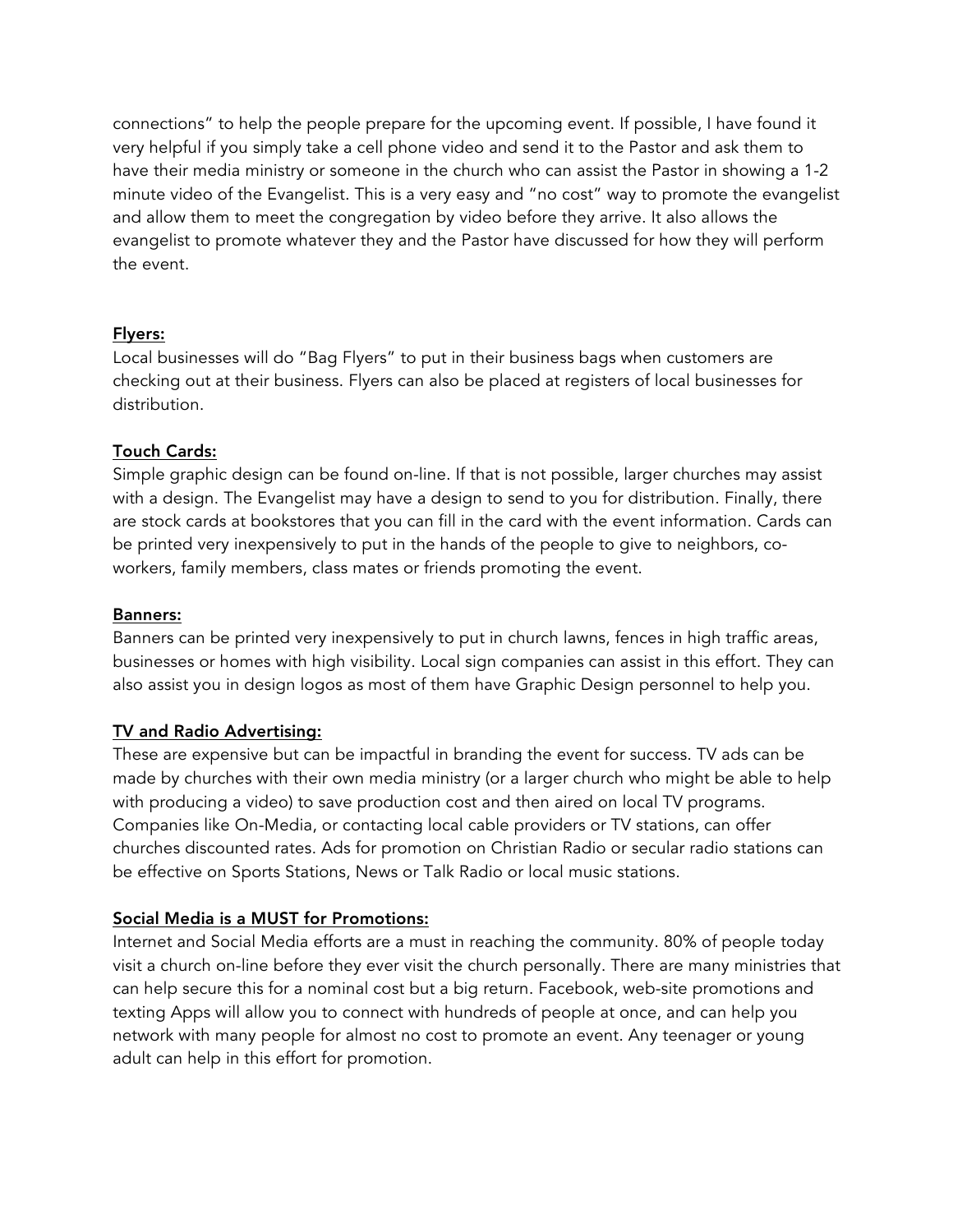## Billboard Advertisement:

This can be very expensive but very effective advertising for community recognition and invitations. Contact national companies like Lamar Signs that have a local application in your area. This is high cost but high visibility.

## Prayer Teams:

After doing all to stand, stand firm. Gather people together several weeks before time for the evangelist to arrive. Have them pray for the evangelist, the people, the community, and to wage war against the spiritual strongholds of your specific region. Pray for the weather, schools, families, businesses, community leaders, and for an open heaven.

## Performing the Event:

The pastor should be in constant communication with his evangelist and his people. Saturation should be the goal:

*90 days out 60 days out 30 days out 2 weeks out 1 week before the event 1 day before the event*

On the set day and time for the event, all department leaders, deacons, and volunteers should be notified and be available as much as possible to assist the evangelist in carrying out the previously described dreams and hopes of the pastor. There should be great encouragement from the pastor to get the people out to support the event and prepare for successful ministry to the congregation and the community.

# *Planning, promoting and performing are all essential for a successful event in the local church.*

The results: Transformed and enhanced lives!

# 2. How To Give an Altar Call:

This is an area where many pastors struggle. It is, however, a strength in the function of the evangelist. It is like a cloud without rain to prepare for people to arrive and not invite them to an open relationship with Jesus Christ. Preparing a banquet but not allowing people to eat seems cruel. The method of an altar call is as varied as there are individual ministers. It is a time that after the foolishness of preaching has concluded, the door is opened for people to come close to God and for God to come close to the people.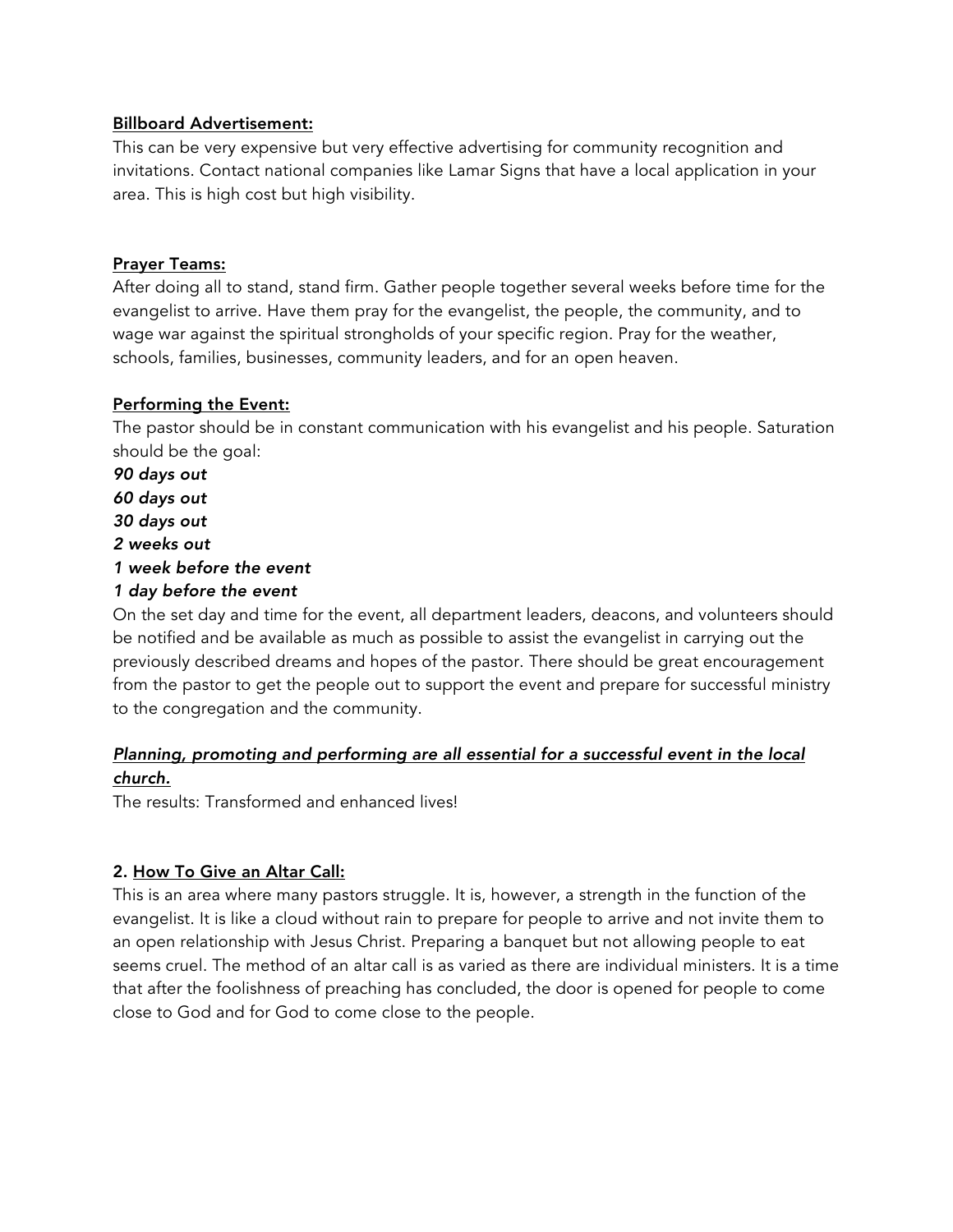## The Altar Call:

I have seen a very successful way to get people from hearing the sermon to a response to the sermon. After preaching scriptural truth, faith is awakened by hearing; faith is awakened in the hearts of the people. The Holy Spirit is at work in the hearts of those who hear. No one can say that Jesus is Lord except the Spirit draws them. So, if faith comes by hearing- and it is impossible to please God without faith- we must allow the word to be spoken so faith is awakened and people can respond to the Spirit's drawing. Then, with all the love and passion that the minister can supply, we call people to come close to God.

## *Sample altar call:*

"God does not hate you and He is not and at you. He loves you. But He loves you too much to leave you in your life situation. So, if you are here in the church today, and you realize that you *are not where you should be with God, or you have never accepted Jesus into your heart and* life, this is your moment. You may fool me, you may fool your pastors, your parents or even the police, but you will not fool God. You are the only person that I am talking to right now. Ask *yourself, if today was your last day on earth, do you know that you know that you know that* Heaven is your home? That the Father would say, welcome home! If not, just know that it is not *too late for you! It is too late for those in*

Hell. They have made their choices, but it is not too late for you! So, with heads bowed and *eyes closed, please I need every believer praying, your prayers could be the difference in someone's eternity. Ask yourself, what about me God? If you were killed by a drunk driver, if* you were killed in a tragic car accident, if you were killed in a drive by shooting, do you know *that you know, that you know that heaven is your home? So young lady or young man, mom or dad, grandmother or grandfather, guest here today, ask yourself, are you talking to me God? If* you are not sure about your relationship with God, when I count to three, I am asking you to lift your hand so God can see it! This is not about church membership, this is about your heart and an eternal God who loves you and is reaching out to you through this preacher. If that is you in this room today and you know that you are not where you need to be with God, no matter who is on your right or your left, this is not between anyone but you and our true and *living God, when I count to three, lift up your hands…one…two…three…lift up your hands now…yes I see you, yes I see you…*

*Let me ask again, Christians pray right now. If there are others here today that you know you should have raised your hands with these others, I am going ask once more. Do not let your past or others around you stop you. If you know you are not where you should be with God,* when I count to 3, please raise your hand. Christians praying. If that is you, you are the only *person I am talking to…when I count to three, raise your hand…one…two…three…raise your hands now! Come on someone, let's clap for these who just raised their hands.*

*Let us all stand.*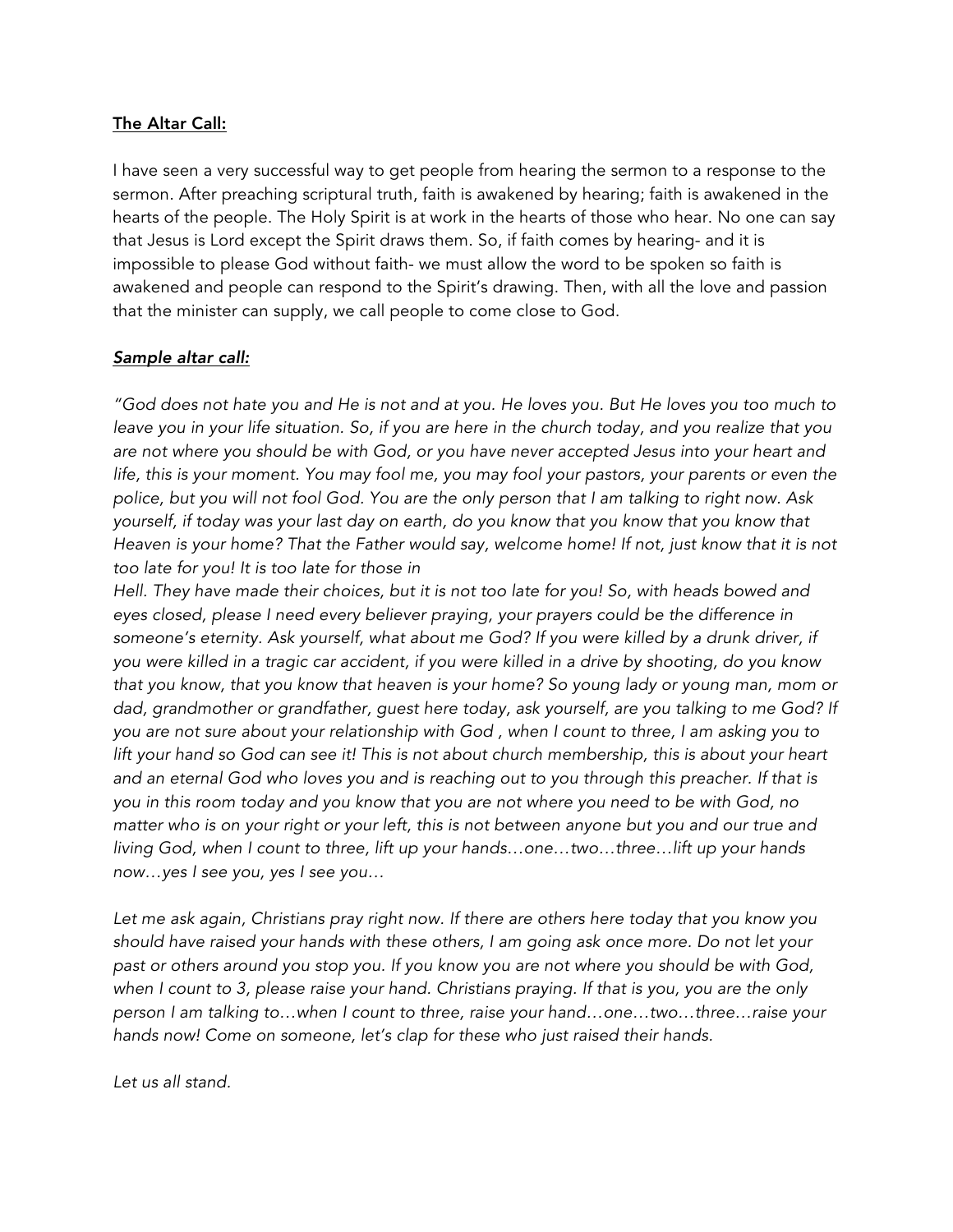*Now, everyone look at me. If you raised your hands, I know who you are, you know who you are, God knows who you are and Satan knows who you are. Raising your hand was the first step. Here is the next step—-to publicly stand for Jesus. Jesus was crucified publicly, buried publicly and resurrected publicly. We must stand for Jesus publicly. He says in His word, that if we confess Him before men, He will confess us before the Father. But if we deny Him before* men, He will deny us before the Father. If we cannot stand for jesus inhere, we will never stand for Jesus out there. When I count to three, I am asking you to get a friend and come to this altar. I know it is hard to walk in front of others you might not know but let me assure you...No one will laugh at you or make fun of you. We will give you a standing ovation. So all those who *raised their hands, or you know that you should have raised your hands, when I count to three, please join me here at the platform…one…two…three please come now…everyone give these coming forward a standing ovation! Clap until they all get here!"*

Pray with them, pray over them, and lead them in a sinners prayer. Then, tell them it is a first big step to make a "decision" to follow Jesus Christ. Now, they must become a "disciple of Jesus!" Give us one year to be your pastor to teach you and guide you. Altar workers or deacons come and pray with these…have them fill out a decision card…give them discipleship and prayer information…connect them with someone in the church.

Pastors, this is simply a sample. It varies but many of these components should be in the altar call. Go ahead, give the altar call…I dare you!

# 3. How To Host an Evangelist:

Once an evangelist has been secured, a date has been set, and all is ready for an event:

- 1. The evangelist should communicate any travel needs: flying, driving, renting a car. Communicate this up front.
- *2.* Discuss any financial expectations. The evangelist should ask if there will be a love offering or an honorarium? Will travel expenses, rental car, and airfare covered? What will be the housing arrangements? Someone's home or a hotel? Can we bring sales materials for a ministry table with ministry resources? CDs, DVDs, etc. Can someone work that table for the evangelist? This should all be discussed before the event. *Pastors hate surprises.*
- 3. The evangelist should be grateful for any and all efforts put out by the local church or the host pastor. The evangelist should never express disappointment in the love offering. If you have a budget, it should be discussed before arrival. If you truly are going by faith, then have faith and be grateful for what you receive.
- 4. The local church should be responsible for travel expenses, a love offering, housing and meals. All financial issues should be within the churches financial comfort.
- 5. A 1099 form should be filled out upon departure, or a W9 form with a Federal Tax ID or a social security number for proper tax records for the church and the evangelist.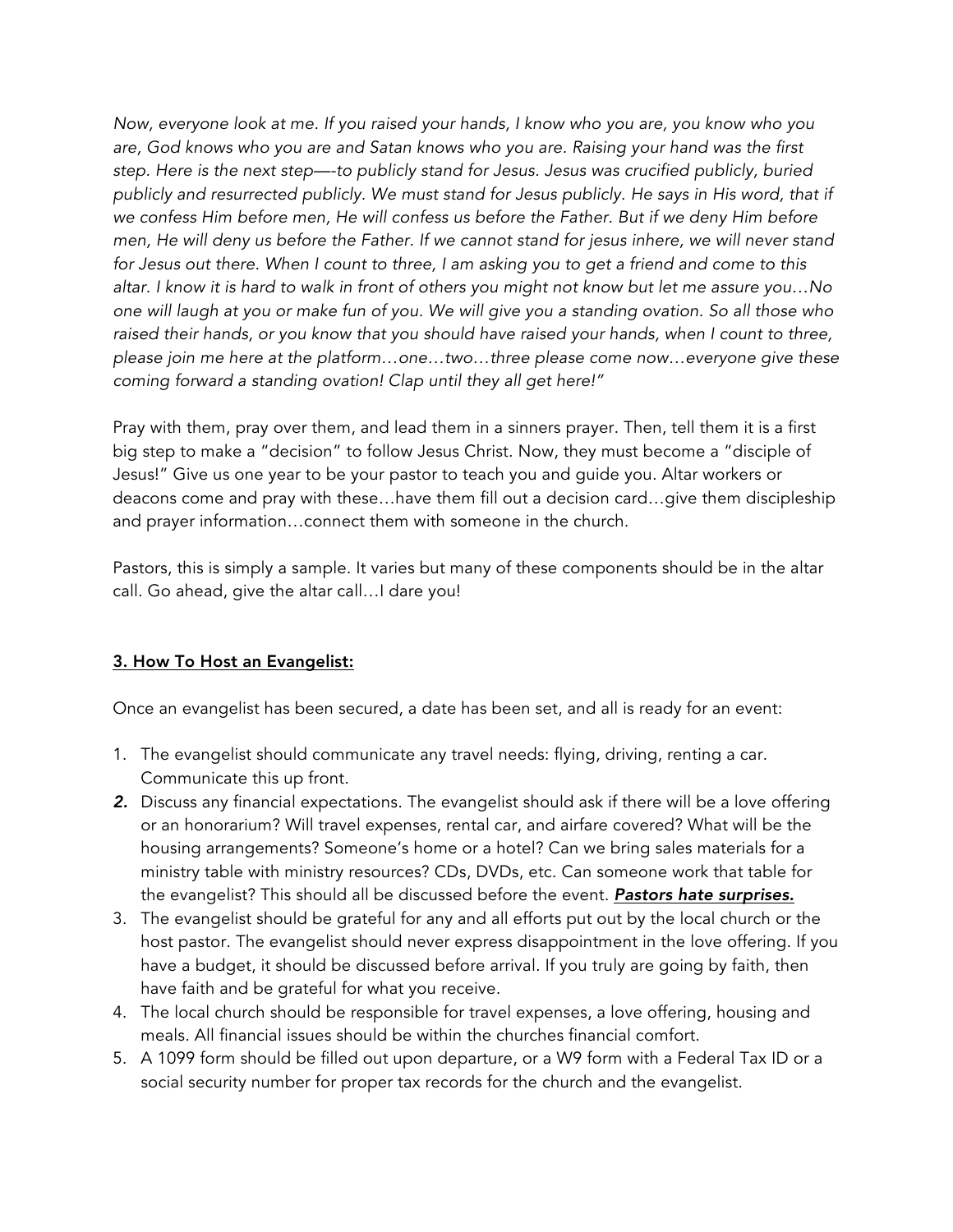- 6. A thank you note should be written by the evangelist blessing the pastor and the church. The pastor should write a thank you note to the evangelist blessing them for their ministry in their church.
- 7. Look to the calendar for the next time that the evangelist could be secured to return for ministry in their church.

## Proper Ministry Performance by the Evangelist:

The evangelist should display good theology and proper protocol while in the local church. There should always be proper attire that is fitting with the Pastor's dress requests and proper pulpit decorum in addressing the congregation. (No displays of anger, no embellishments, and always honoring the Pastor, their family, any church staff and the church). Kindness towards the pastor and their family will help in a repeat invitation to minister in their church. If the evangelist will serve the church, the pastor will always be more willing to bring the evangelist back to their congregation. Professionalism, in all aspects, will edify the local church. How the evangelist acts at restaurants, the hotel, and with the congregation will be essential for ongoing ministry in that church.

### 4. Zero Tolerance for any church to report Zero salvations in 2017:

We must work section by Section, presbyter to presbyter, church to church, and pastor to pastor to see that EVERY CHURCH in Alabama has at least (1) reported salvation in 2017. This should be our goal and our obsession as a team of Evangelists in Alabama.

### 5. We could consider a Section by Section Blitz!

We could consider a Section by Section networking where we have every Alabama Evangelist working in the same section on the same weekend with the same objective. Working with the local churches to help them see their community and assisting them in reaching out to gather people to that local church. Then, we could consider a Sunday Night Fire Revival Night at one of the churches to bring all of us together for a community rally!

### 6. We could consider printing resources to give to every Pastor in Alabama.

Each evangelist will have specific passions, revelations and insights. We could synergize all ideas and produce a real resource to help every church in Alabama. Combining all of our revelations to assist the local church could bring a shot of health as we all network our understandings for the local church. A networking of ministry ideas will bring a resource to life that we could have the District distribute to every church where the evangelist could then follow up with those churches to see if implementation has become a reality. It could then give us a place to begin measurements to see if growth, development and overall health is progressing in that local church.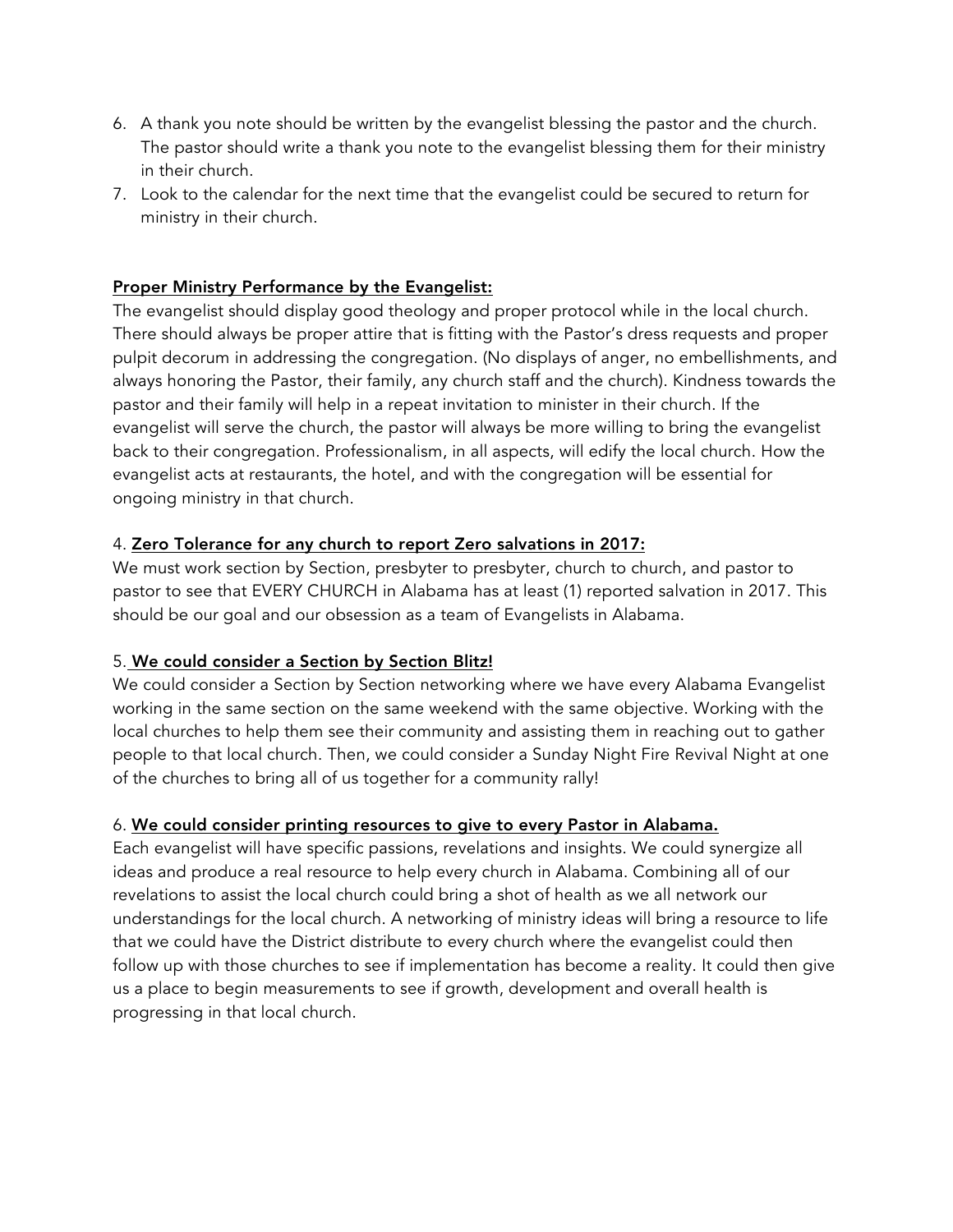## One Last Thought: Communication is essential for success!

Communication between the Evangelist and the Pastor will be essential for success. The Evangelist should be proactive and transparent to help the Pastor to be at ease where finances are concerned. Frustrations on the side of the Pastor or the Evangelist can often be avoided with clear communication. There are several things that need to be discussed before the event? When phone calls or emails or texts are not quickly returned, frustrations can set in before the event. Quick, helpful and kind communication is needed to ensure a smooth ministry for the local church.

- 1. Finances for the event. This is the area where most frustrations set in between a Pastor and an itinerant ministry. The Evangelist and the Pastor need to communicate what the needs are for the ministry? Will the church provide a ministry honorarium or will a free will love offering be received? How will the offerings be received? Will the Pastor receive the offerings or will the Evangelist share with the congregation and then have the Pastor come to receive the offerings? How will travel be secured? Will the church reimburse the Evangelist before the ministry date or is the Evangelist to cover all expenses and then be reimbursed by the church when they arrive? Where will the Evangelist stay while with the church? A hotel or a members home? How will meals be covered? These are all essential questions that need clear communication before the event.
- 2. What kind of ministry will the Evangelist offer the church? What kind of ministry will be needed? What is the church expecting from the Evangelist? How long will the event be planned? One weekend, 3 days, a week, or longer? Communication is the key to success.

### Cancellations

Should a scheduled ministry date need to be cancelled, several things should be considered:

1. Is the Pastor resigning? If the Pastor is resigning, the Evangelist should be contacted as soon as possible to see if the date can be rescheduled.

2. Should the church reimburse the Evangelist for a missed ministry opportunity? It is very time consuming and difficult to schedule weekly meetings as an itinerant ministry. There is extreme navigation to work with local church ministry calendars and it takes weeks to reschedule a cancelled event. Communication between the Evangelist and the Pastor should take place as far in advance as possible. If the Evangelist is unable to reschedule the event, the church could consider helping the Evangelist with an offering to offset any missed opportunities. This way, there is no harm to either the church or the Evangelist.

3. If the Evangelist should cancel an event, the Pastor should be notified immediately. If the church has advertised the event with mailings or other avenues, the Evangelist should consider reimbursing the church for those expenses and another date could be considered for future ministry in that local church.